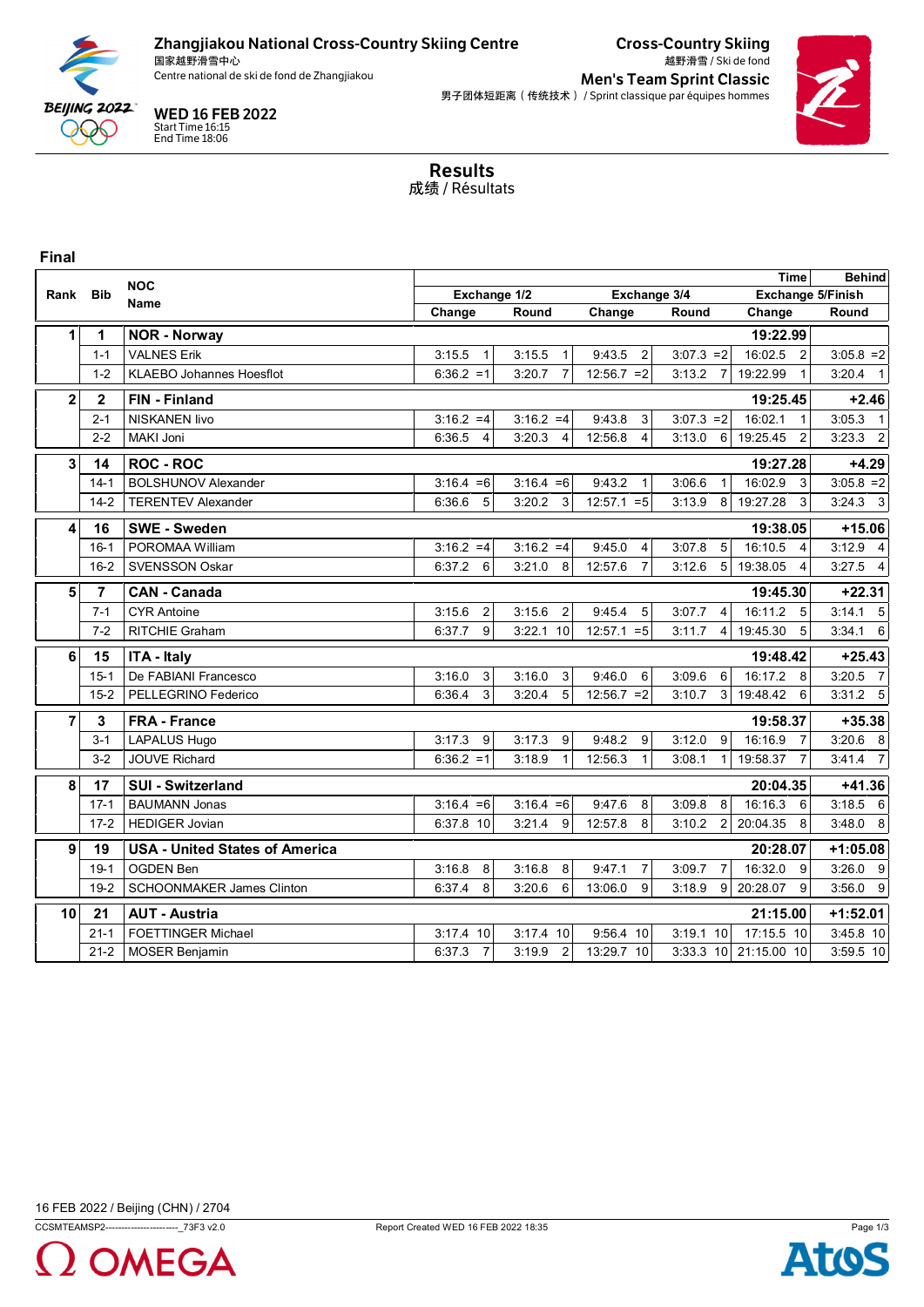

# Zhangjiakou National Cross-Country Skiing Centre

国家越野滑雪中心<br>Centre national de ski de fond de Zhangjiakou

Cross-Country Skiing 越野滑雪 / Ski de fond

Men's Team Sprint Classic 男子团体短距离(传统技术) / Sprint classique par équipes hommes



WED 16 FEB 2022 Start Time 16:15 End Time 18:06

> Results 成绩 / Résultats

### **Semifinals**

|      |            | <b>NOC</b>                              | <b>Time</b>                  |                          |                           |                          |                            |             |
|------|------------|-----------------------------------------|------------------------------|--------------------------|---------------------------|--------------------------|----------------------------|-------------|
| Rank | <b>Bib</b> | Name                                    | Exchange 3/4<br>Exchange 1/2 |                          |                           |                          | <b>Exchange 5/Finish</b>   |             |
|      |            |                                         | Change                       | Round                    | Change                    | Round                    | Change                     | Round       |
| 11   | 11         | <b>EST - Estonia</b>                    | <b>Semifinal 1 Rank: 5</b>   |                          |                           |                          | 20:24.29                   | $+7.01$     |
|      | $11 - 1$   | ROOS Henri                              | $3:25.2 = 6$                 | $3:25.2 = 6$             | 10:14.5<br>$\overline{7}$ | 3:18.1<br>3              | 16:54.7<br>5               | $3:14.6$ 5  |
|      | $11 - 2$   | <b>HIMMA Martin</b>                     | 6:56.4 10                    | 3:31.2 11                | $13:40.1 = 5$             | $3:25.6 = 5$             | 5<br>20:24.29              | $3:29.5$ 6  |
| 12   | 9          | <b>BLR - Belarus</b>                    | Semifinal 1 Rank: 6          |                          |                           |                          | 20:34.07                   | $+16.79$    |
|      | $9 - 1$    | <b>VORANAU Aliaksandr</b>               | 3:26.1 11                    | 3:26.1 11                | 10:13.1<br>4              | 3:18.4<br>5              | 16:56.8<br>6               | $3:16.7$ 6  |
|      | $9 - 2$    | SHPUNTAU Yahor                          | 6:54.7<br>3                  | 3:28.6<br>$\mathbf{1}$   | $13:40.1 = 5$             | 3:27.0<br>8              | 20:34.07<br>6              | 3:37.2 9    |
| 13   | 20         | <b>CHN - People's Republic of China</b> | <b>Semifinal 2 Rank: 7</b>   |                          |                           |                          | 20:12.40                   | $+5.41$     |
|      | $20 - 1$   | <b>WANG Qiang</b>                       | 3:18.8<br>$\mathbf{1}$       | 3:18.8<br>$\mathbf{1}$   | 9:55.9<br>$\mathbf{1}$    | $3:12.3 = 1$             | 16:41.5<br>$\overline{7}$  | $3:17.7$ 7  |
|      | $20 - 2$   | <b>SHANG Jincai</b>                     | $\overline{7}$<br>6:43.6     | $3:24.8 = 10$            | 13:23.8<br>8              | 9<br>3:27.9              | $\overline{7}$<br>20:12.40 | $3:30.9$ 6  |
| 14   | 5          | <b>CZE - Czech Republic</b>             | <b>Semifinal 1 Rank: 7</b>   |                          |                           |                          | 20:36.70                   | $+19.42$    |
|      | $5 - 1$    | <b>SELLER Ludek</b>                     | $3:24.8 = 4$                 | $3:24.8 = 4$             | 10:14.0<br>6              | 3:18.9<br>6              | 17:09.5<br>$\overline{7}$  | 3:29.9 8    |
|      | $5-2$      | <b>NOVAK Michal</b>                     | 6:55.1<br>4                  | 3:30.3<br>3              | 13:39.6<br>3              | $3:25.6 = 5$ 20:36.70    | $\overline{7}$             | $3:27.2$ 3  |
| 15   | 23         | <b>POL - Poland</b>                     | Semifinal 2 Rank: 8          |                          |                           |                          | 20:19.87                   | $+12.88$    |
|      | $23 - 1$   | STAREGA Maciej                          | $\sqrt{5}$<br>3:20.1         | 5<br>3:20.1              | 10:00.7<br>8              | 3:15.8<br>6              | 16:42.0<br>8               | $3:19.0$ 8  |
|      | $23 - 2$   | <b>BURY Kamil</b>                       | 6:44.9 11                    | $3:24.8 = 10$            | 13:23.0<br>$\overline{7}$ | 3:22.3<br>$\overline{2}$ | 20:19.87<br>8              | 3:37.8 8    |
| 16   | 8          | SLO - Slovenia                          | <b>Semifinal 1 Rank: 8</b>   |                          |                           |                          | 20:43.03                   | $+25.75$    |
|      | $8 - 1$    | <b>CRV Vili</b>                         | 3:26.0 10                    | 3:26.0 10                | 10:18.0 10                | 3:21.2<br>9              | 17:13.0<br>9               | $3:32.5$ 9  |
|      | $8 - 2$    | SIMENC Miha                             | 6:56.8 11                    | $3:30.8 = 7$             | $13:40.5 = 7$             | $\overline{2}$<br>3:22.5 | 8<br>20:43.03              | 3:30.0 7    |
| 17   | 24         | <b>UKR - Ukraine</b>                    | Semifinal 2 Rank: 9          |                          |                           |                          | 20:48.40                   | $+41.41$    |
|      | $24 - 1$   | <b>KRASOVSKYI Oleksii</b>               | 6<br>3:20.3                  | 3:20.3<br>6              | 10:02.0 11                | 3:16.6<br>$\overline{7}$ | 16:53.7 10                 | 3:27.2 11   |
|      | $24 - 2$   | PEREKHODA Ruslan                        | 6:45.4 12                    | 3:25.1 12                | 13:26.5<br>9              | 3:24.5<br>5 <sub>5</sub> | 20:48.40<br>9              | 3:54.7 9    |
| 18   | 6          | ROU - Romania                           | <b>Semifinal 1 Rank: 9</b>   |                          |                           |                          | 21:03.35                   | +46.07      |
|      | $6 - 1$    | <b>PEPENE Paul Constantin</b>           | $3:24.8 = 4$                 | $3:24.8 = 4$             | 10:16.1<br>8              | 3:20.8<br>8 <sup>1</sup> | 17:10.5<br>8               | $3:29.1$ 7  |
|      | $6 - 2$    | POPA Raul Mihai                         | 6:55.3<br>5                  | 3:30.5<br>5              | 13:41.4 10                | 3:25.3<br>$\overline{4}$ | 21:03.35<br>9              | 3:52.8 11   |
| 19   | 25         | <b>ISL - Iceland</b>                    | Semifinal 2 Rank: 10         |                          |                           |                          | 21:05.66                   | $+58.67$    |
|      | $25 - 1$   | EINARSSON Snorri Eythor                 | 3:21.5 10                    | 3:21.5 10                | 10:01.9 10                | 3:17.3 10                | 16:56.2 11                 | 3:25.2 10   |
|      | $25 - 2$   | PEDERSEN Isak Stianson                  | 6:44.6 10                    | $3:23.1 = 7$             | $13:31.0 = 11$            |                          | 3:29.1 11 21:05.66 10      | 4:09.4 11   |
| 20   | 4          | <b>GBR - Great Britain</b>              | Semifinal 1 Rank: 10         |                          |                           |                          | 21:15.27                   | $+57.99$    |
|      | $4 - 1$    | <b>CLUGNET James</b>                    | $3:25.2 = 6$                 | $3:25.2 = 6$             | 10:22.6 12                | $3:27.0$ 12              | 17:39.2 11                 | $3:58.6$ 11 |
|      | $4 - 2$    | <b>YOUNG Andrew</b>                     | 6:55.6<br>6                  | 3:30.4<br>$\overline{4}$ | 13:40.6<br>9              | 3:18.0<br>11             | 21:15.27 10                | 3:36.0 8    |
| 21   | 22         | <b>LAT - Latvia</b>                     | Semifinal 2 Rank: 11         |                          |                           |                          | 21:06.82                   | $+59.83$    |
|      | 22-1       | VIGANTS Raimo                           | 9<br>3:21.2                  | $3:21.2$ 9               | 10:01.6<br>9              | $3:17.7$ 11              | 16:59.4 12                 | $3:28.4$ 12 |
|      | 22-2       | <b>SLOTINS Roberts</b>                  | 8<br>6:43.9                  | $3:22.7$ 6               | $13:31.0 = 11$            |                          | 3:29.4 12 21:06.82 11      | 4:07.4 10   |
| 22   | 12         | <b>AUS - Australia</b>                  | Semifinal 1 Rank: 11         |                          |                           |                          | 21:17.35                   | $+1:00.07$  |
|      | $12 - 1$   | <b>BELLINGHAM Phil</b>                  | 3:25.3<br>9                  | 3:25.3<br>9              | 10:17.8<br>9              | 3:21.5 11                | 17:24.6 10                 | 3:42.3 10   |
|      | $12 - 2$   | de CAMPO Seve                           | 6:56.3<br>9                  | $3:31.0 = 9$             | 13:42.3 11                | 3:24.5<br>3              | 21:17.35 11                | 3:52.7 10   |
| 23   | 18         | <b>GER</b> - Germany                    | Semifinal 2 Rank: 12         |                          |                           |                          | 21:20.39                   | $+1:13.40$  |
|      | $18 - 1$   | <b>KUCHLER Albert</b>                   | 3:22.4 12                    | 3:22.4 12                | 10:02.5 12                | 3:19.2 12                | 16:43.6 9                  | $3:21.1$ 9  |
|      | $18 - 2$   | <b>BRUGGER Janosch</b>                  | 6:43.3<br>- 6                | $3:20.9$ 1               | 13:22.5 3                 | 3.20.0<br>$\overline{1}$ | 21:20.39 12                | 4:36.7 12   |

**OMEGA**